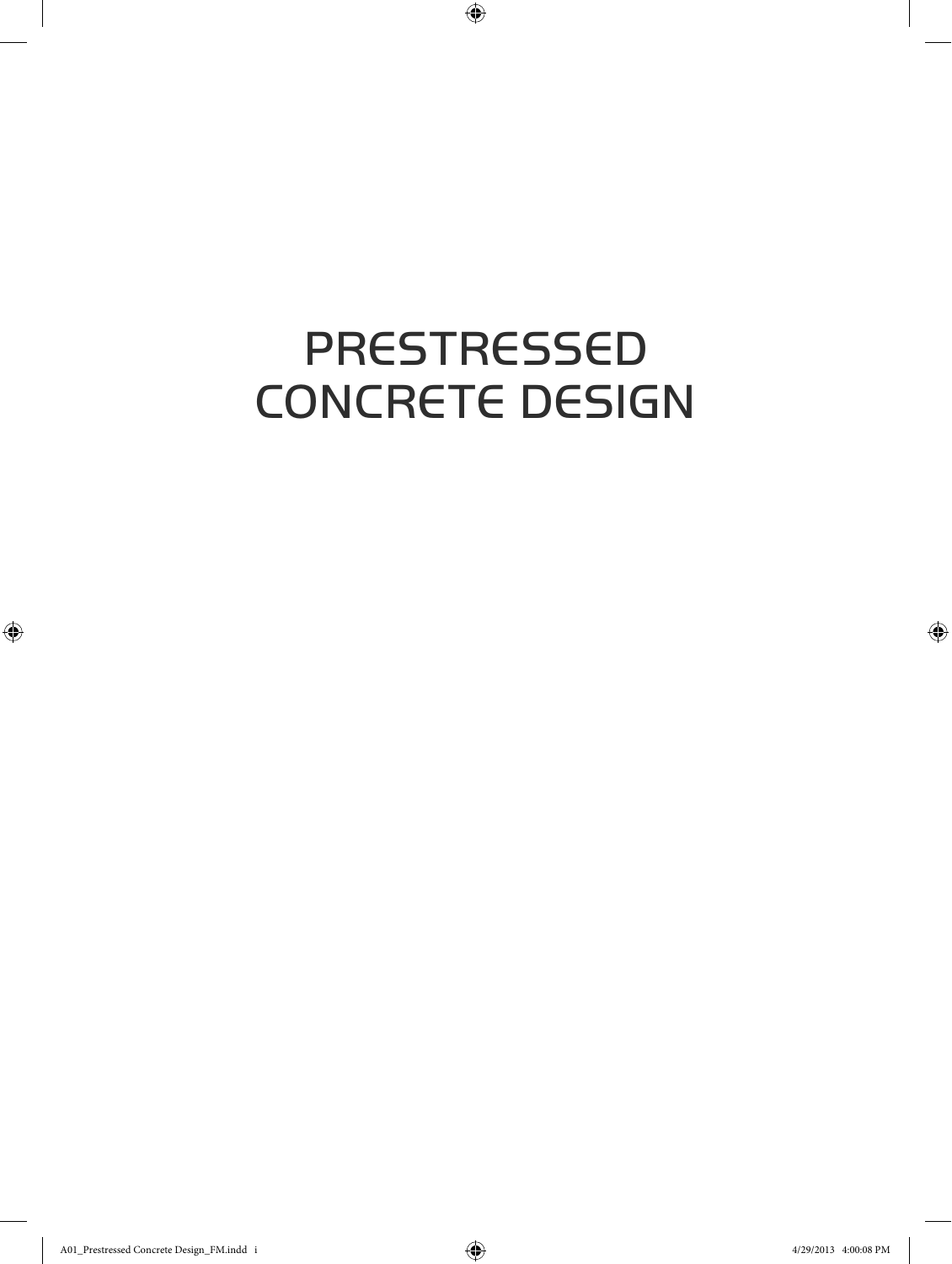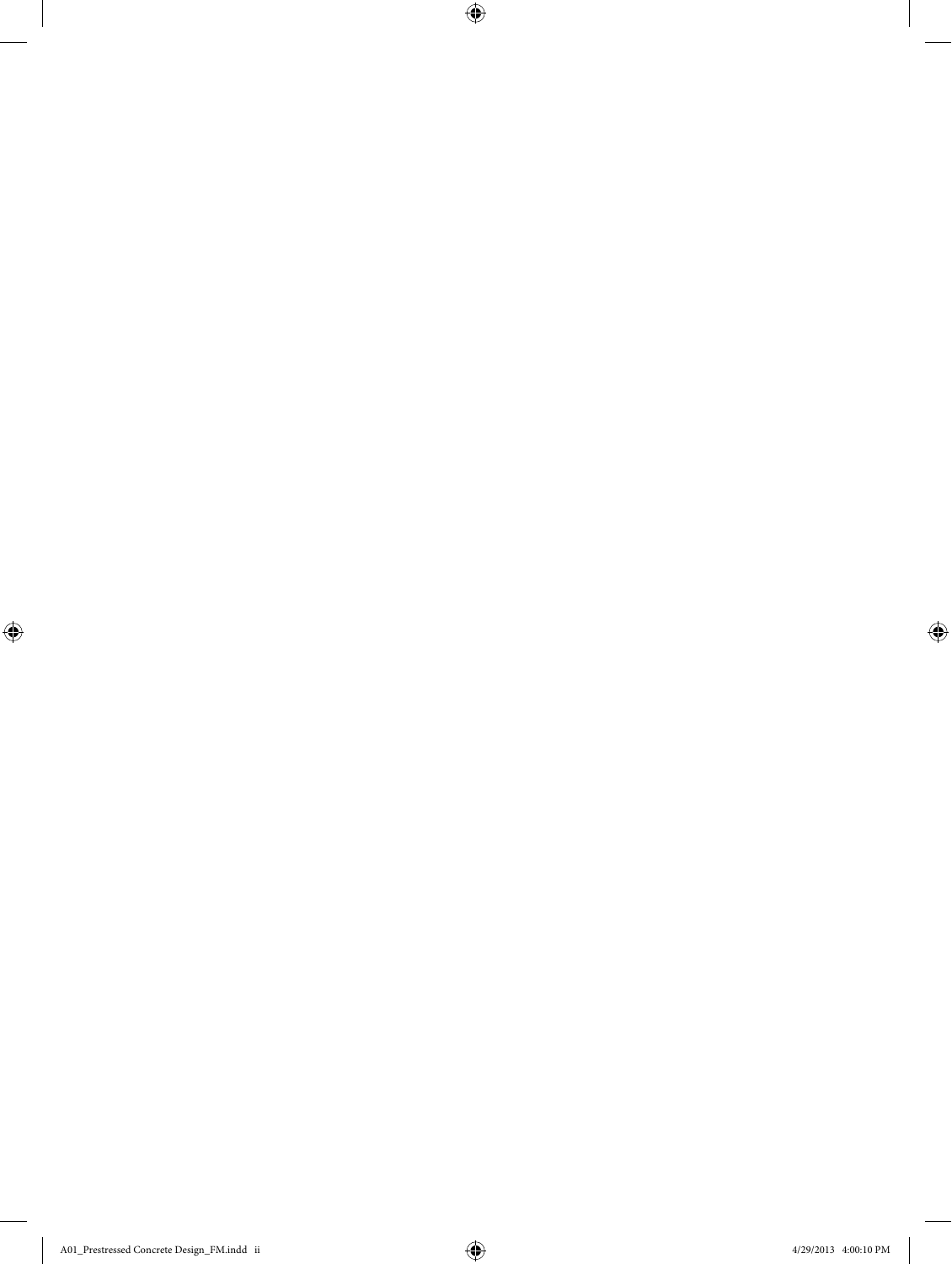# PRESTRESSED CONCRETE DESIGN

 $\bigoplus$ 

# Praveen Nagarajan

Department of Civil Engineering NIT Calicut, Kerala

# **PEARSON**

Chennai · Delhi

 $\bigoplus$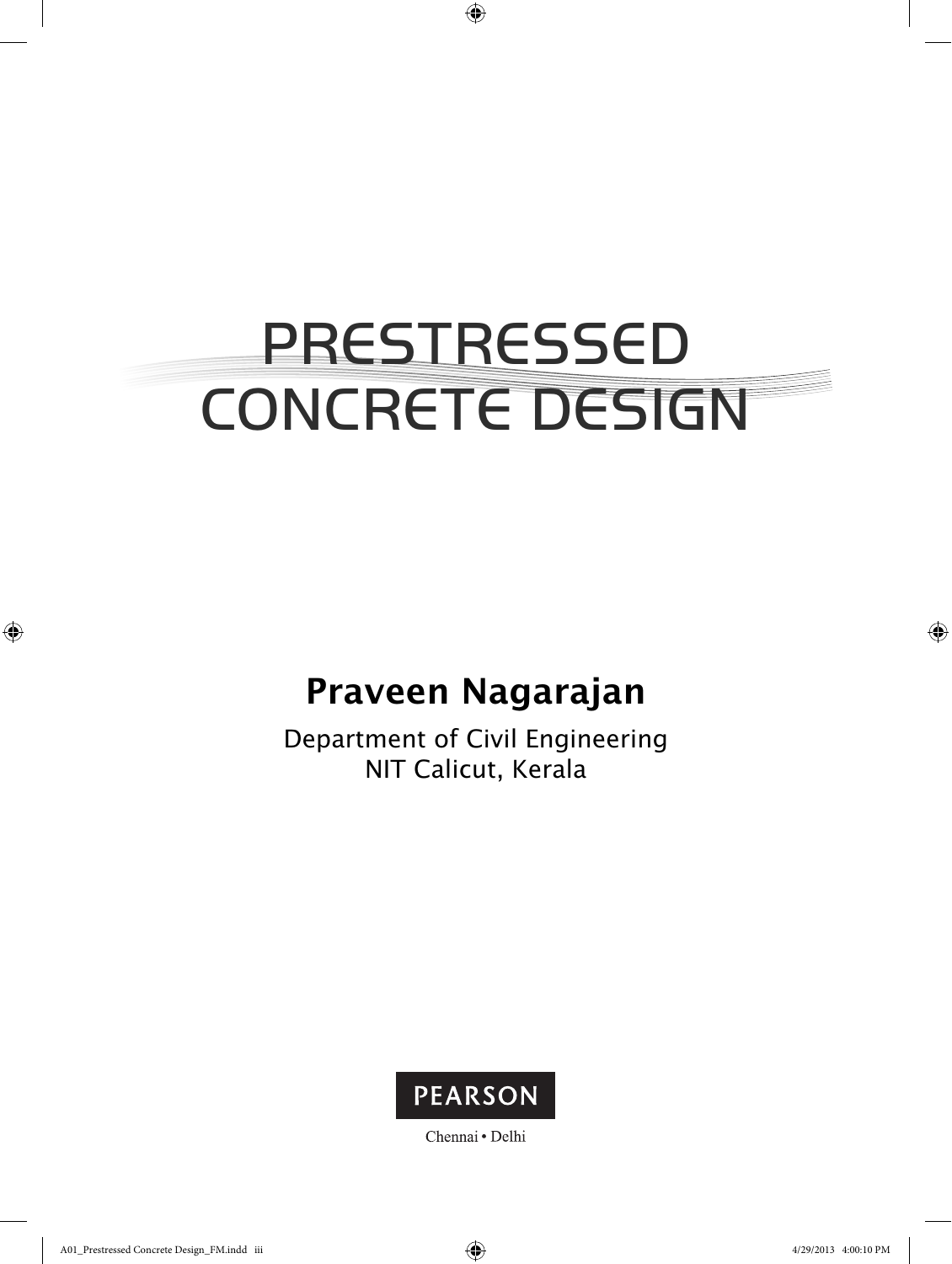*Senior Editor—Acquisitions*: Sandhya Jayadev *Editor—Production*: M. Balakrishnan

### **Copyright © 2013 Dorling Kindersley (India) Pvt. Ltd**

This book is sold subject to the condition that it shall not, by way of trade or otherwise, be lent, resold, hired out, or otherwise circulated without the publisher's prior written consent in any form of binding or cover other than that in which it is published and without a similar condition including this condition being imposed on the subsequent purchaser and without limiting the rights under copyright reserved above, no part of this publication may be reproduced, stored in or introduced into a retrieval system, or transmitted in any form or by any means (electronic, mechanical, photocopying, recording or otherwise), without the prior written permission of both the copyright owner and the publisher of this book.

 $\bigoplus$ 

ISBN 978-93-325-1375-4

### **First Impression**

⊕

Published by Dorling Kindersley (India) Pvt. Ltd, licensees of Pearson Education in South Asia.

Head Office: 7th Floor, Knowledge Boulevard, A-8(A), Sector 62, Noida 201 309, UP, India. Registered Office: 11 Community Centre, Panchsheel Park, New Delhi 110 017, India.

*Compositor*: White Lotus Infotech Pvt. Ltd., Puducherry. *Printed in India.*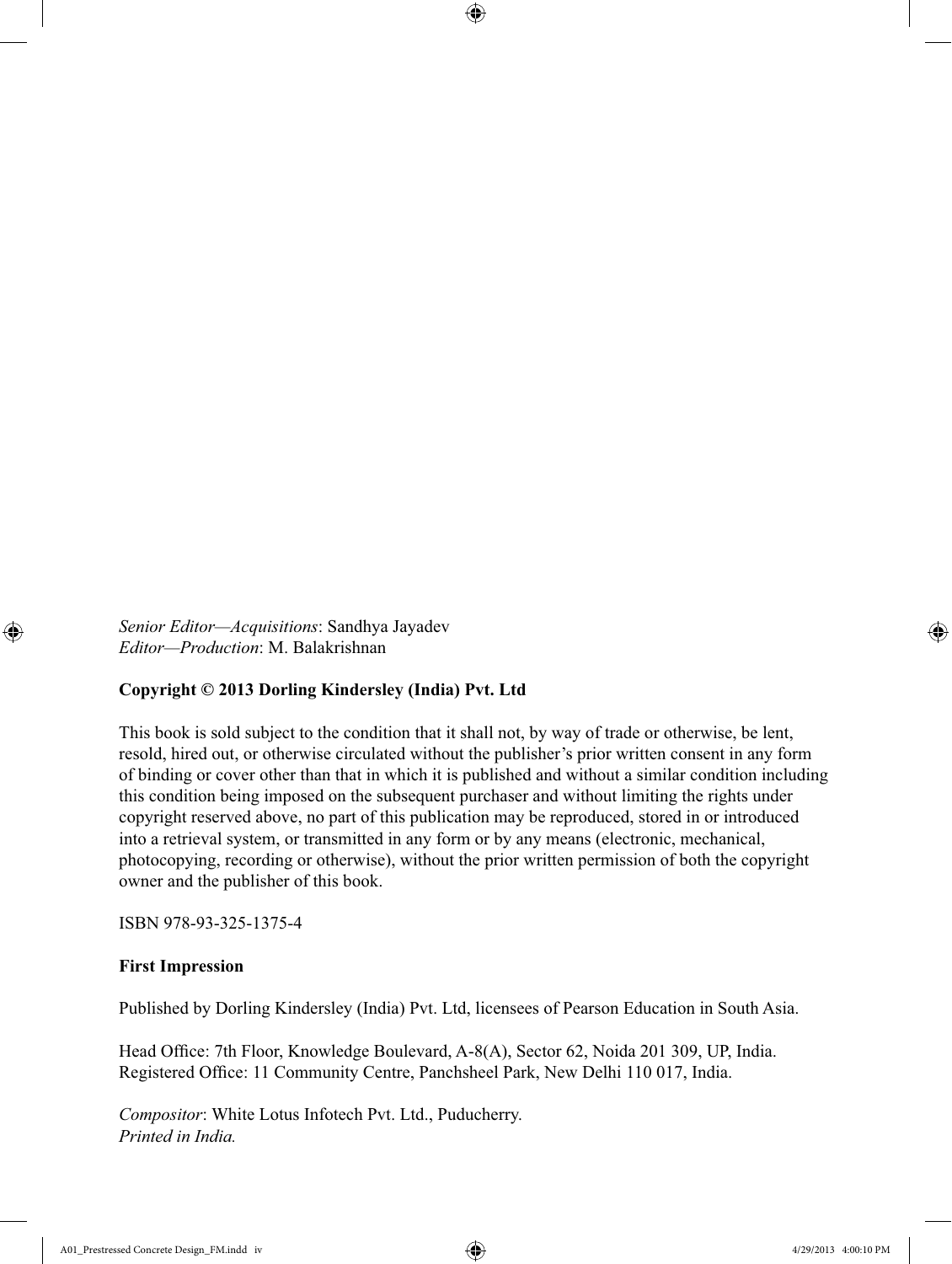*To my parents, Mrs. Rani Nagarajan and Dr N. M. Nagarajan, and my Teachers at NIT Calicut and IIT Madras*

 $\bigoplus$ 

 $\bigoplus$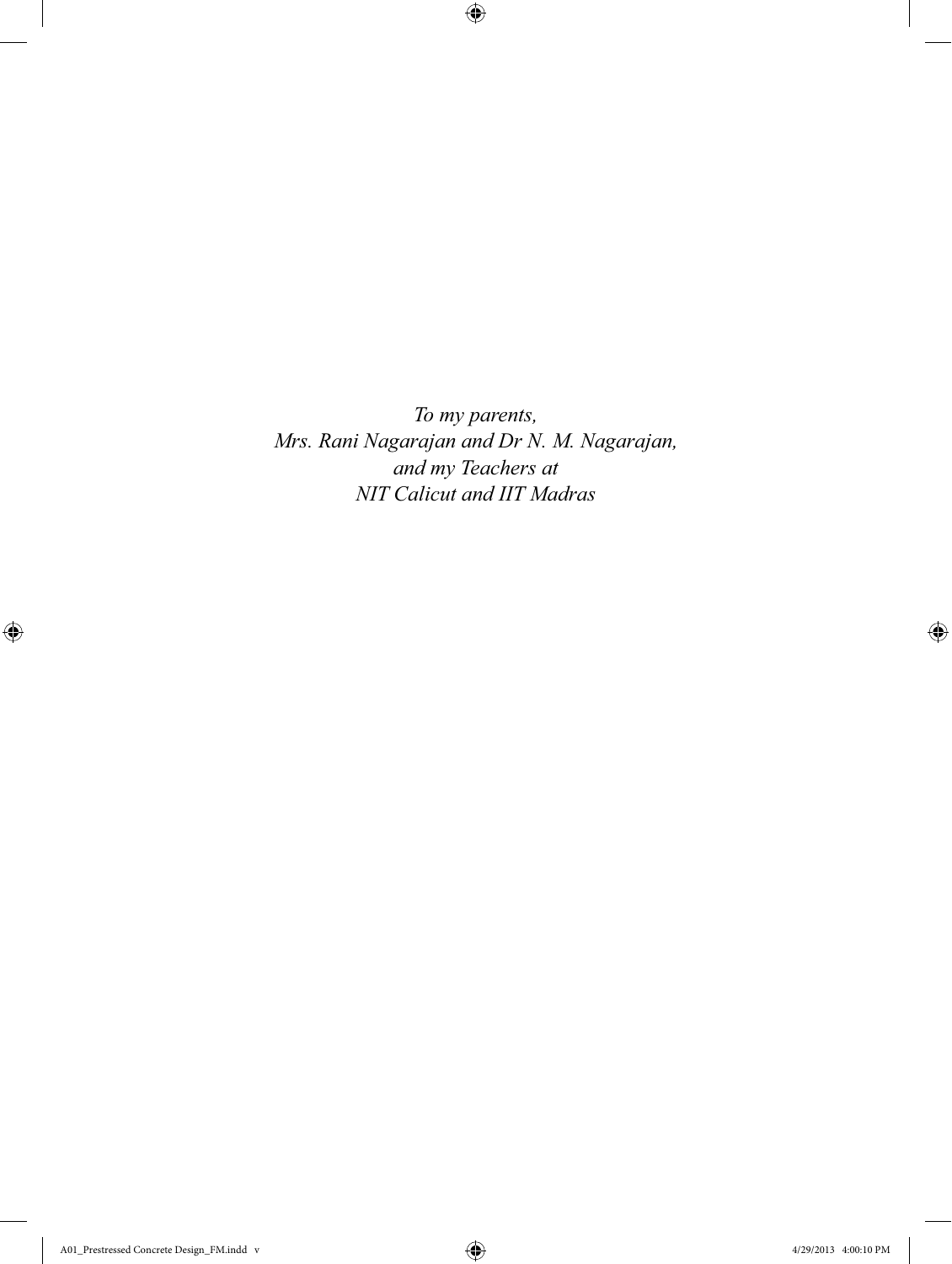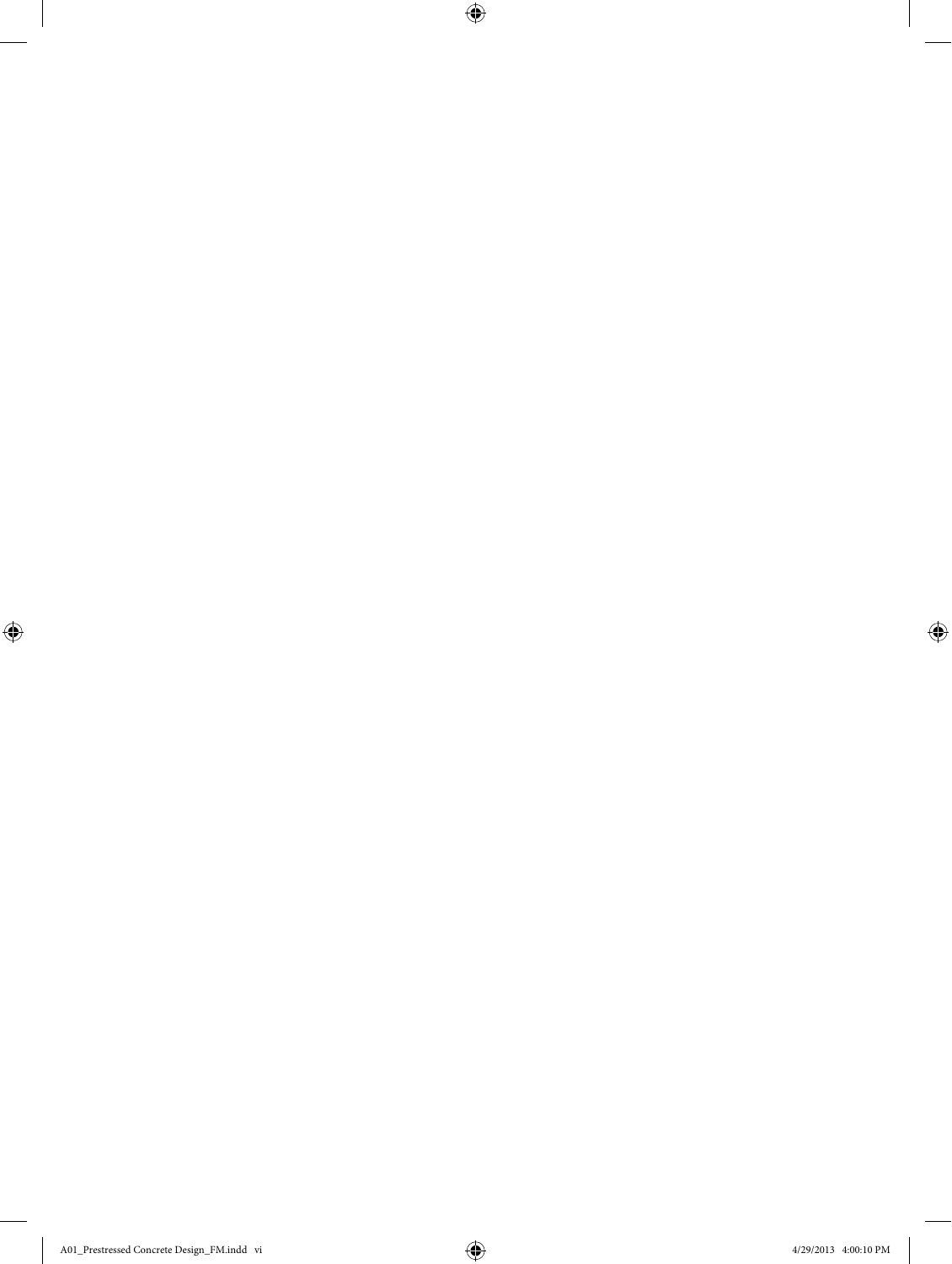

 *Preface xv About the Author xvii*

# **Chapter 1 Basic Principles 1**

- 1.1 Introduction—1
- 1.2 Need for Prestressed Concrete—1
- 1.3 Brief History of Prestressed Concrete—2
- 1.4 Structural Behaviour of Prestressed Concrete Member—3
- 1.5 Methods of Prestressing—6
	- *1.5.1 Pre-tensioning 6*
	- *1.5.2 Post-tensioning 7*
- 1.6 Types of Prestressed Concrete—11
	- *1.6.1 Classifi cation as per IS:1343–1980 11*
	- *1.6.2 Other Classifications 11*
- 1.7 Comparison with Reinforced Concrete—12
- 1.8 Applications of Prestressed Concrete—13
- 1.9 Design Code—13

# **Chapter 2 Materials 15**

- 2.1 Introduction—15
- 2.2 Prestressing Steel—15
	- *2.2.1 High Tensile Steel 15*
	- *2.2.2 Need for High Tensile Steel 16*
	- *2.2.3 Types of Prestressing Steel 19*
	- *2.2.4 Modulus of Elasticity of Prestressing Steel 23*
	- *2.2.5 Maximum Initial Prestress in Tendon 23*

A01\_Prestressed Concrete Design\_FM.indd vii 4/29/2013 4:00:10 PM

⊕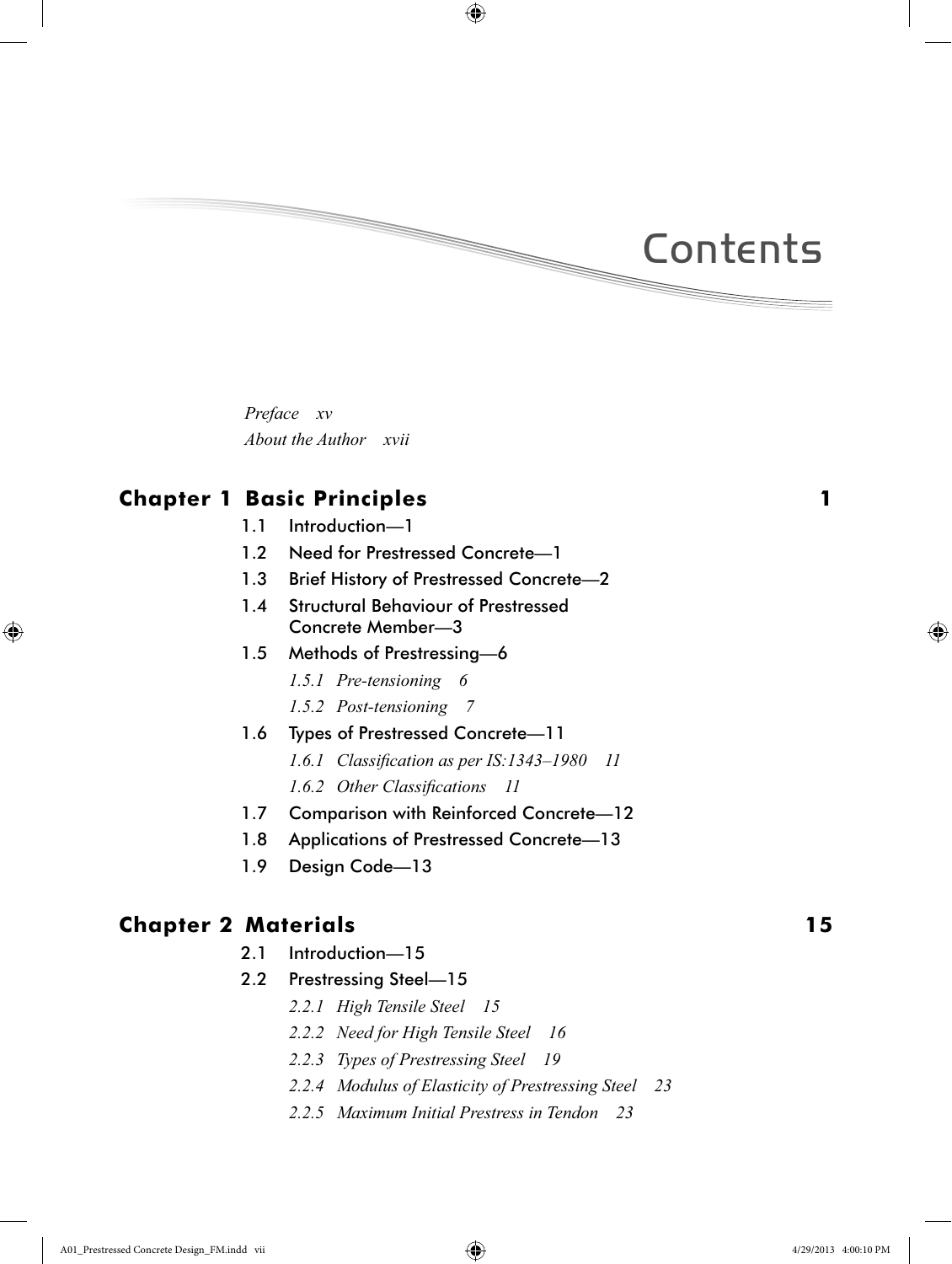# **viii** Contents

⊕

## 2.3 Concrete—24

| 2.3.1 Need for High Strength Concrete 24 |  |
|------------------------------------------|--|
|                                          |  |

- *2.3.2 Compressive Strength of Concrete 24*
- *2.3.3 Tensile Strength of Concrete 25*
- *2.3.4 Modulus of Elasticity of Concrete 27*
- *2.3.5 Time-dependent Deformation of Concrete 28*

 $\textcircled{\scriptsize{+}}$ 

# **Chapter 3 Limit State Design 31**

- 3.1 Introduction—31
- 3.2 Limit States—33
- 3.3 Characteristic and Design Load—33
- 3.4 Characteristic and Design Strength of Material—35
- 3.5 Characteristic and Design Stress–Strain Curves—36
	- *3.5.1 Stress–Strain Curves for Concrete 36*
	- *3.5.2 Stress–Strain Curves for Prestressing Steel 37*
- 3.6 Design Requirements as per LSM—38
- 3.7 Limit State Design of Prestressed Concrete Members—39

# **Chapter 4 Losses in Prestress 43**

|  | 4.1 Introduction-43 |
|--|---------------------|
|--|---------------------|

- 4.2 Immediate Losses—44
	- *4.2.1 Loss Due to Elastic Shortening of Concrete 44*
	- *4.2.2 Loss Due to Friction 52*
	- *4.2.3 Loss Due to Slip in Anchorage 57*

### 4.3 Time Dependent Losses—61

- *4.3.1 Loss Due to Shrinkage of Concrete 61*
- *4.3.2 Loss Due to Creep of Concrete 62*
- *4.3.3 Loss Due to Relaxation of Steel 63*

# 4.4 Total Loss in Prestress—65

*Problems 66*

# **Chapter 5 Analysis of Sections 67**

- 5.1 Introduction—67
- 5.2 Analysis at Serviceability Limit State—68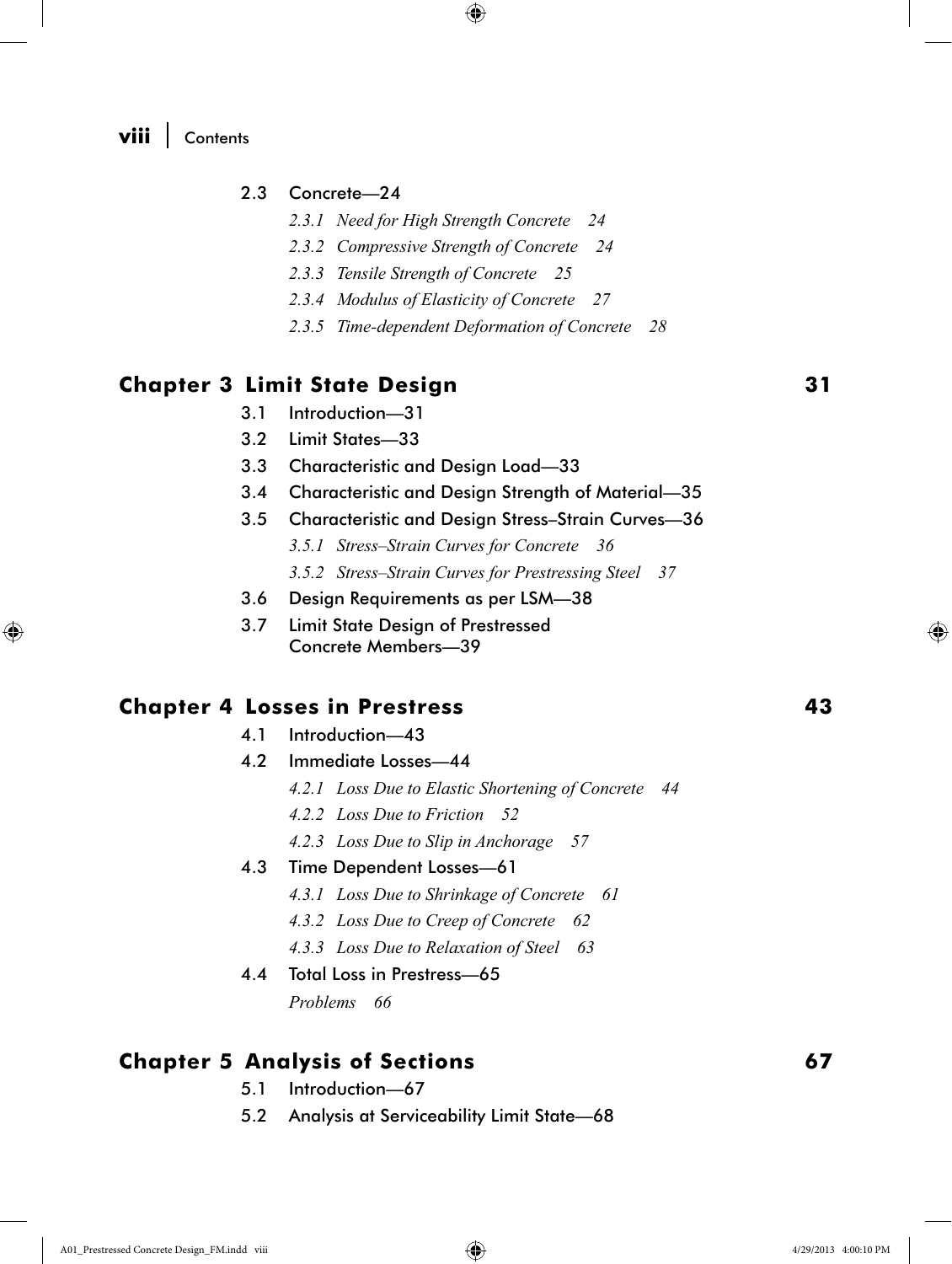Contents **ix**

| 5.2.2 Internal Couple Approach 81                                                    |
|--------------------------------------------------------------------------------------|
| 5.2.3 Concept of Equivalent Loads<br>-88                                             |
| Load Balancing-103<br>5.3                                                            |
| 5.4<br>Decompression Moment $(M_{\text{dec}})$ —105                                  |
| 5.5<br>Cracking Moment $M_{cr}$ -106                                                 |
| <b>Additional Stress in Tendon</b><br>5.6<br>Due to Bending-108                      |
| <b>Flexural Behaviour of Prestressed</b><br>5.7<br>Concrete Member-109               |
| 5.7.1 Load Deflection Behaviour<br>109                                               |
| 5.7.2 Stress in Tendon<br>110                                                        |
| 5.7.3 Modes of Failure in Flexure<br>111                                             |
| 5.7.4 Types of Section 111                                                           |
| 5.8 Analysis at Ultimate Limit State-112                                             |
| 5.8.1 Analysis of Rectangular Sections<br>with Bonded Tendons<br>- 113               |
| 5.8.2 Analysis of Post-tensioned Rectangular<br>Beams Having Unbonded Tendons<br>119 |
| 5.8.3 Analysis of Flanged Sections<br><i>120</i>                                     |
| <b>Problems</b><br>127                                                               |
|                                                                                      |

 *5.2.1 Combined Load Approach 70*

 $\bigoplus$ 

# **Chapter 6 Shear and Torsion 129**

- 6.1 Introduction—129
- 6.2 Design for Shear—130
	- *6.2.1 Effect of Prestress in Shear Strength 130*
	- 6.2.2 Identification of Zones for Shear Design 130
	- *6.2.3 Ultimate Shear Resistance 133*
	- *6.2.4 Ultimate Shear Resistance of Concrete Vuc 133*
	- *6.2.5 Design of Shear Reinforcement 137*
	- *6.2.6 Minimum Shear Reinforcement 138*
	- *6.2.7 Maximum Ultimate Shear Force (Vu, max ) 139*
	- *6.2.8 Steps for Shear Design 139*

## 6.3 Design for Torsion—145

- *6.3.1 Equilibrium Torsion and Compatibility Torsion 145*
- *6.3.2 Failure of Concrete Member Due to Torsion 146*

A01\_Prestressed Concrete Design\_FM.indd ix 4/29/2013 4:00:10 PM

 $\bigoplus$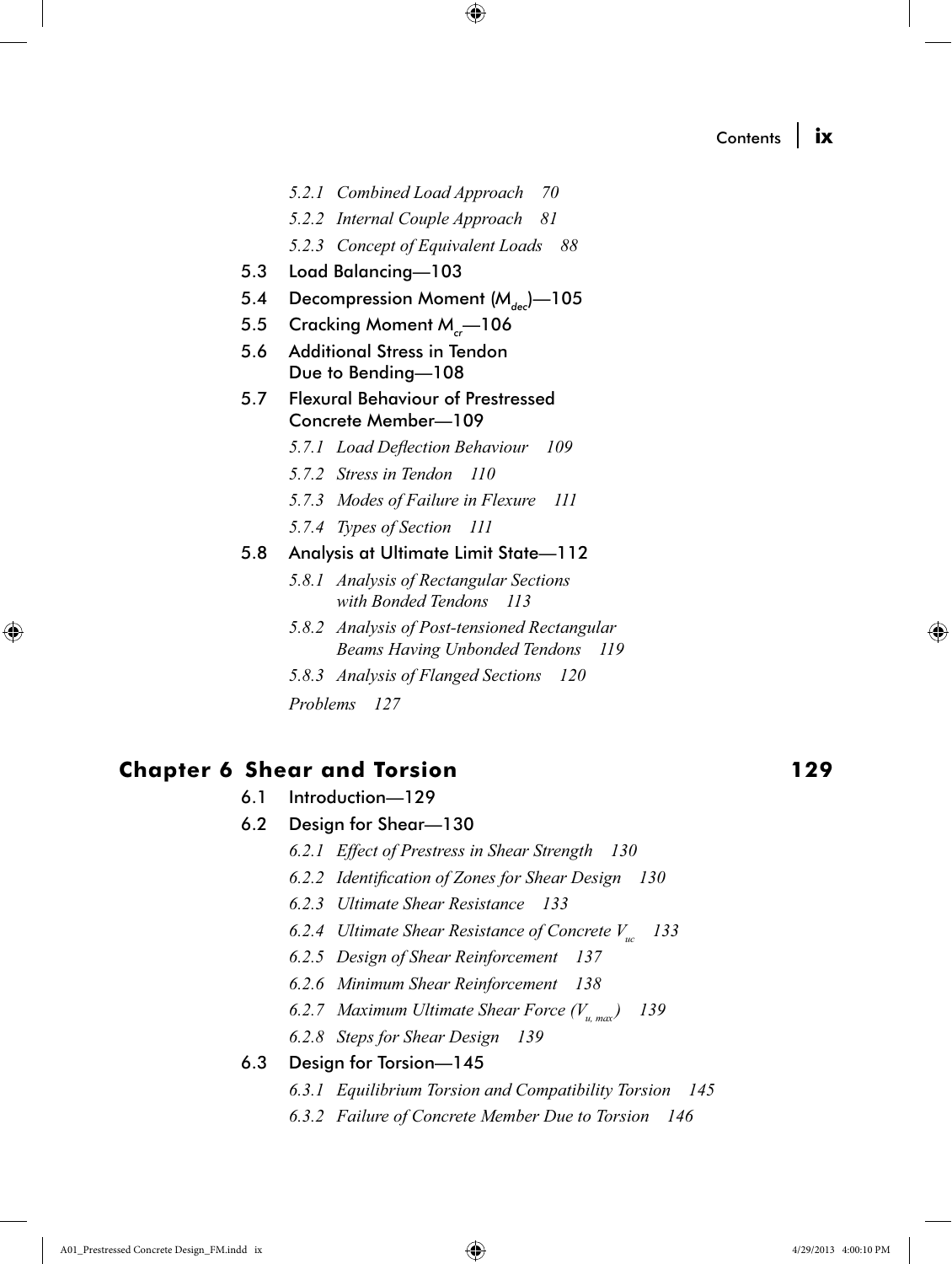# **x** Contents

⊕

- *6.3.3 Design Methods for Torsion 148*
- *6.3.4 Design Provisions for Torsion as per IS:1345–1980 151*
- *6.3.5 Detailing of Torsion Reinforcement 156*

 $\textcircled{\scriptsize{+}}$ 

 *6.3.6 Steps for Torsion Design 157*

*Problems 163*

# **Chapter 7 Anchorage Zones** 2001 2003 2004 2016

# 7.1 Introduction—165

- 7.2 Anchorage Zones in Pre-tensioned Members—166
	- *7.2.1 Bond Mechanisms 167*
	- *7.2.2 Transmission Length 168*
	- *7.2.3 Flexural Bond Length 170*
	- *7.2.4 Development Length 171*
	- *7.2.5 End Zone Reinforcement 171*

7.3 Anchorage Zones in Post-tensioned Members—172

- *7.3.1 Bearing Stresses Behind Anchorage 173*
- *7.3.2 Bursting Forces in Anchorage Zones 174*
- *7.3.3 End Zone Reinforcement 176*

*Problems 184*

# **Chapter 8 Deflections 187**

- 8.1 Introduction—187
- 8.2 Deflections in Uncracked Beams—188
	- *8.2.1 Short Term Deflection at Transfer* ∆<sub>st</sub> 188
	- 8.2.2 Long Term Deflection at Service Condition  $\Delta$ <sup>*Is*</sup>
- 8.3 Deflection of Type 3 Members—190
- 8.4 Deflection Limits—190

*Problems 197*

# **Chapter 9 Design of Members 199**

- 9.1 Introduction—199
- 9.2 Governing Inequalities—200
- 9.3 Minimum Section Modulus—202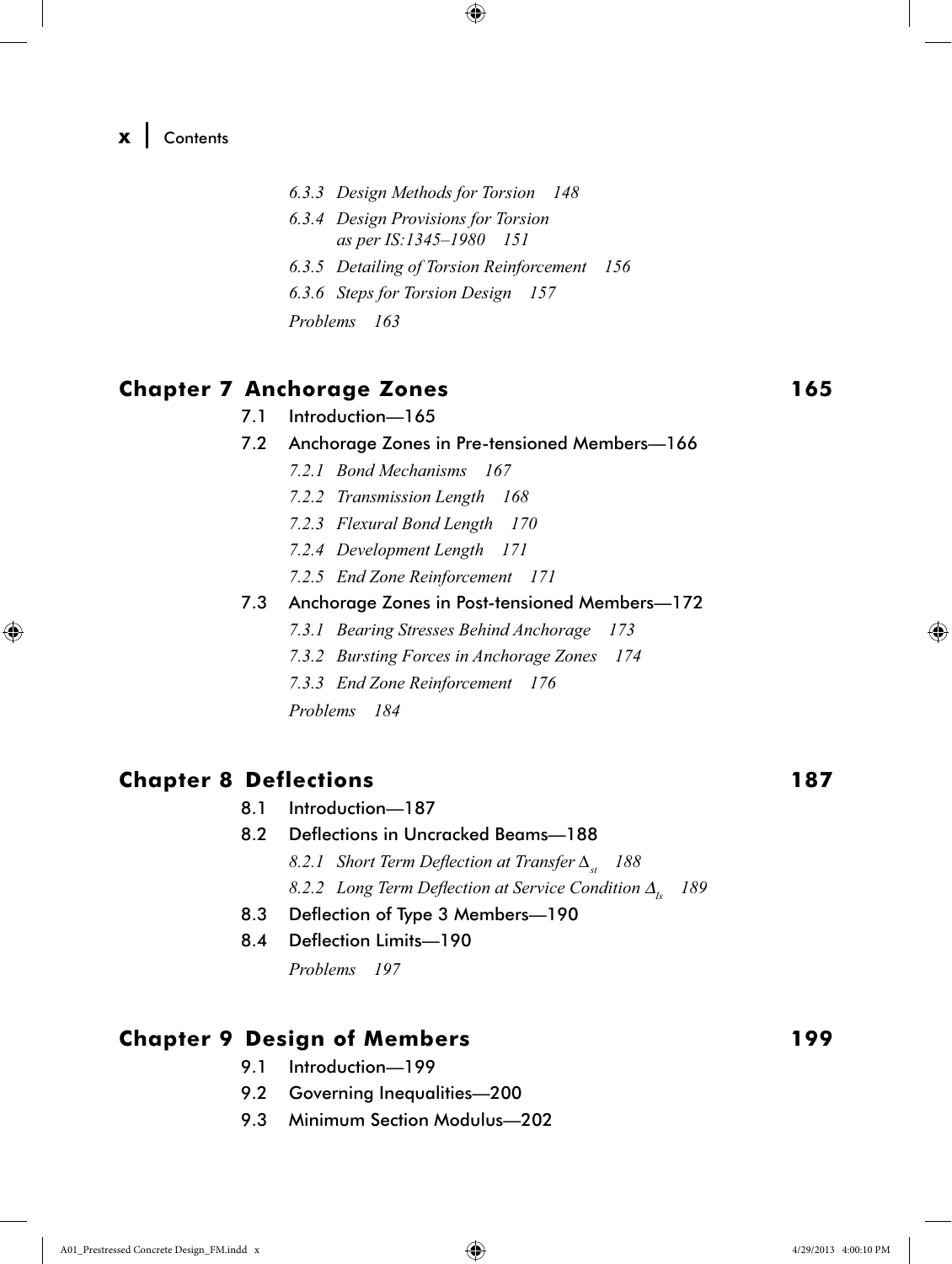- *9.3.1 Minimum Section Modulus for the Top Fibre Za 202*
- *9.3.2 Minimum Section Modulus for the Bottom Fibre Zb 203*
- 9.4 Design of Prestressing Force—205
- 9.5 Magnel Diagram—209
- 9.6 Cable Zone—214
- 9.7 Selection of Cross-section—217
	- 9.7.1 Flexural Efficiency Factor Q 217
	- *9.7.2 General Guidelines for Beam Sections 220*

 $\textcircled{\scriptsize{+}}$ 

- 9.8 Requirements for Flexural Reinforcement—221
	- *9.8.1 Concrete Cover 221*
	- *9.8.2 Spacing of Tendons 221*
	- *9.8.3 Minimum Longitudinal Steel 222*
	- *9.8.4 Minimum Side Face Reinforcement 222*
- 9.9 Design Procedure for Prestressed Concrete Members—222

*Problems 222*

# **Chapter 10 Composite Members 225**

10.1 Introduction—225

- 10.2 Analysis at Serviceability Limit State—225
	- *10.2.1 Stresses in Precast Web at Transfer 226*
	- *10.2.2 Stresses in Precast Web After Time Dependent Losses 227*
	- *10.2.3 Stresses in Precast Web After Casting of In-situ Slab 227*
	- *10.2.4 Stresses in Composite Section at Service Condition (Total Design Load Condition) 228*
- 10.3 Stresses Due to Differential Shrinkage—237
- 10.4 Horizontal Shear Transfer—242
- 10.5 Ultimate Moment of Resistance—243
- 10.6 Design of Composite Members—244
	- *10.6.1 Minimum Section Modulus 244*
	- *10.6.2 Required Prestressing Force and Allowable Cable Zone 245*
	- *Problems 245*

A01\_Prestressed Concrete Design\_FM.indd xi 4/29/2013 4:00:10 PM

 $\bigoplus$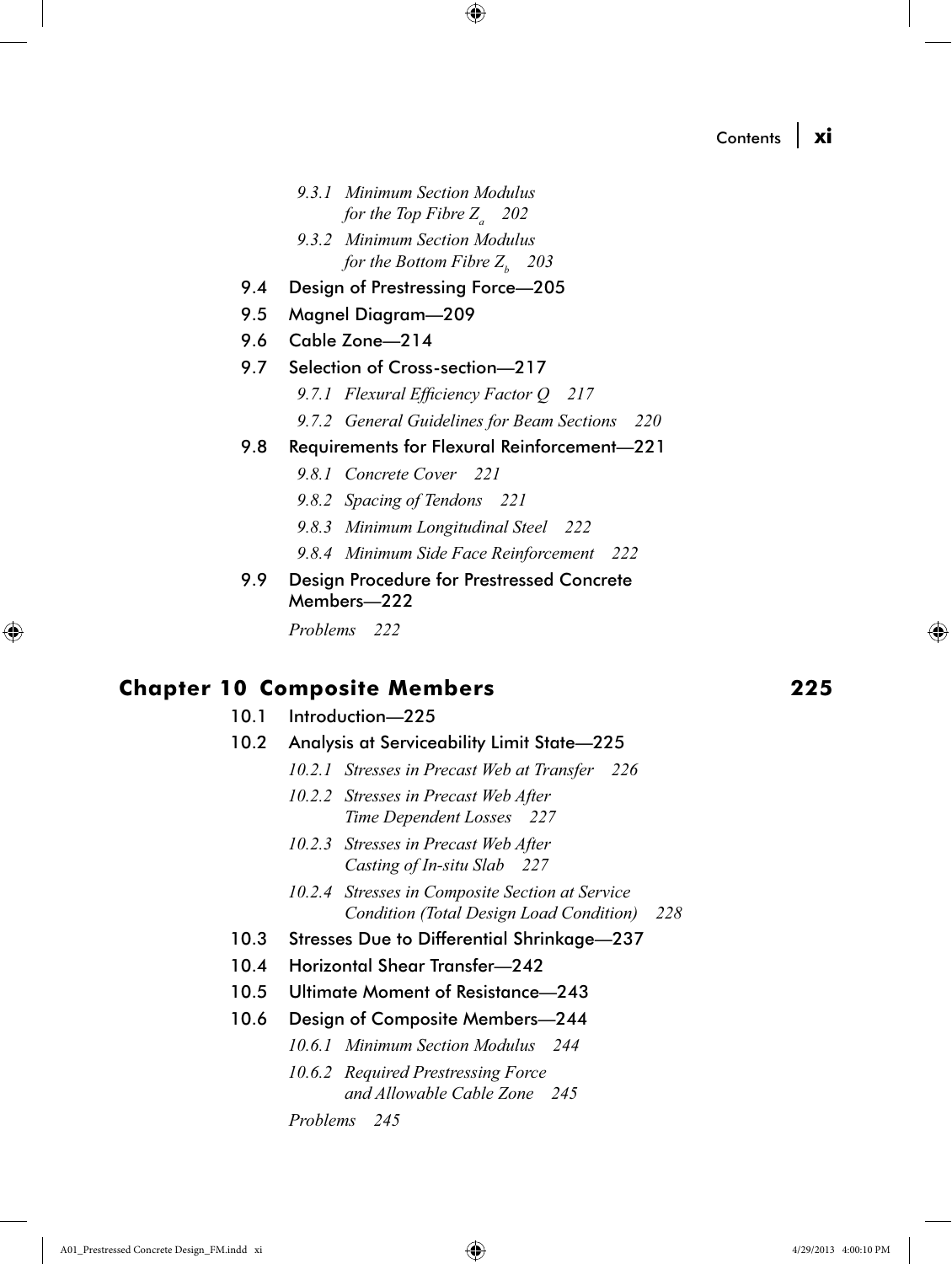**xii** Contents

 $\overline{\phantom{a}}$ 

 $\bigoplus$ 

| <b>Chapter 11 Indeterminate Structures</b><br>247 |                                                                                          |     |  |  |
|---------------------------------------------------|------------------------------------------------------------------------------------------|-----|--|--|
| 11.1                                              | Introduction-247                                                                         |     |  |  |
| 11.2                                              | <b>Effects of Prestress in Indeterminate</b><br>Structure-248                            |     |  |  |
|                                                   | 11.2.1 Primary and Secondary Moments<br>and Shears 248                                   |     |  |  |
|                                                   | 11.2.2 Section Moments and Concrete Moments<br>251                                       |     |  |  |
|                                                   | 11.2.3 Pressure Line Due to Prestressing Force<br>253                                    |     |  |  |
|                                                   | 11.2.4 Calculating the Effects of Prestress<br>Using the Concept of Equivalent Loads 254 |     |  |  |
| 11.3                                              | Linear Transformation of Cable Profile-260                                               |     |  |  |
| 11.4                                              | Concordant Cable-263                                                                     |     |  |  |
| 11.5                                              | Analysis of Real Cables-263                                                              |     |  |  |
| 11.6                                              | Calculation of Elastic Stresses in Concrete-265                                          |     |  |  |
| 11.7                                              | Behaviour at Ultimate Load-266                                                           |     |  |  |
|                                                   | Problem 268                                                                              |     |  |  |
|                                                   |                                                                                          |     |  |  |
| <b>Chapter 12 Slabs</b>                           |                                                                                          | 271 |  |  |
|                                                   | 12.1 Introduction-271                                                                    |     |  |  |
|                                                   | 12.2 General Design Procedure-272                                                        |     |  |  |
| 12.3                                              | One-way Slabs-273                                                                        |     |  |  |
| 12.4                                              | Edge-supported Two-way Slabs-274                                                         |     |  |  |
|                                                   | Problems 283                                                                             |     |  |  |
|                                                   |                                                                                          |     |  |  |
|                                                   | <b>Chapter 13 Circular Prestressing</b>                                                  | 285 |  |  |
|                                                   | 13.1 Introduction-285                                                                    |     |  |  |
| 13.2                                              | Circumferential Prestressing-285                                                         |     |  |  |
|                                                   | 13.2.1 Analysis at Transfer 286                                                          |     |  |  |
|                                                   | 13.2.2 Analysis at Service Condition 286                                                 |     |  |  |
|                                                   | 13.2.3 Design 286                                                                        |     |  |  |
| 13.3                                              | <b>Prestressed Concrete Pipes-288</b>                                                    |     |  |  |
| 13.4                                              | <b>Prestressed Concrete Circular Tanks-290</b>                                           |     |  |  |
|                                                   | 13.4.1 Behaviour 291                                                                     |     |  |  |
|                                                   | 13.4.2 Analysis 292                                                                      |     |  |  |

 $\bigoplus$ 

 $\overline{\phantom{a}}$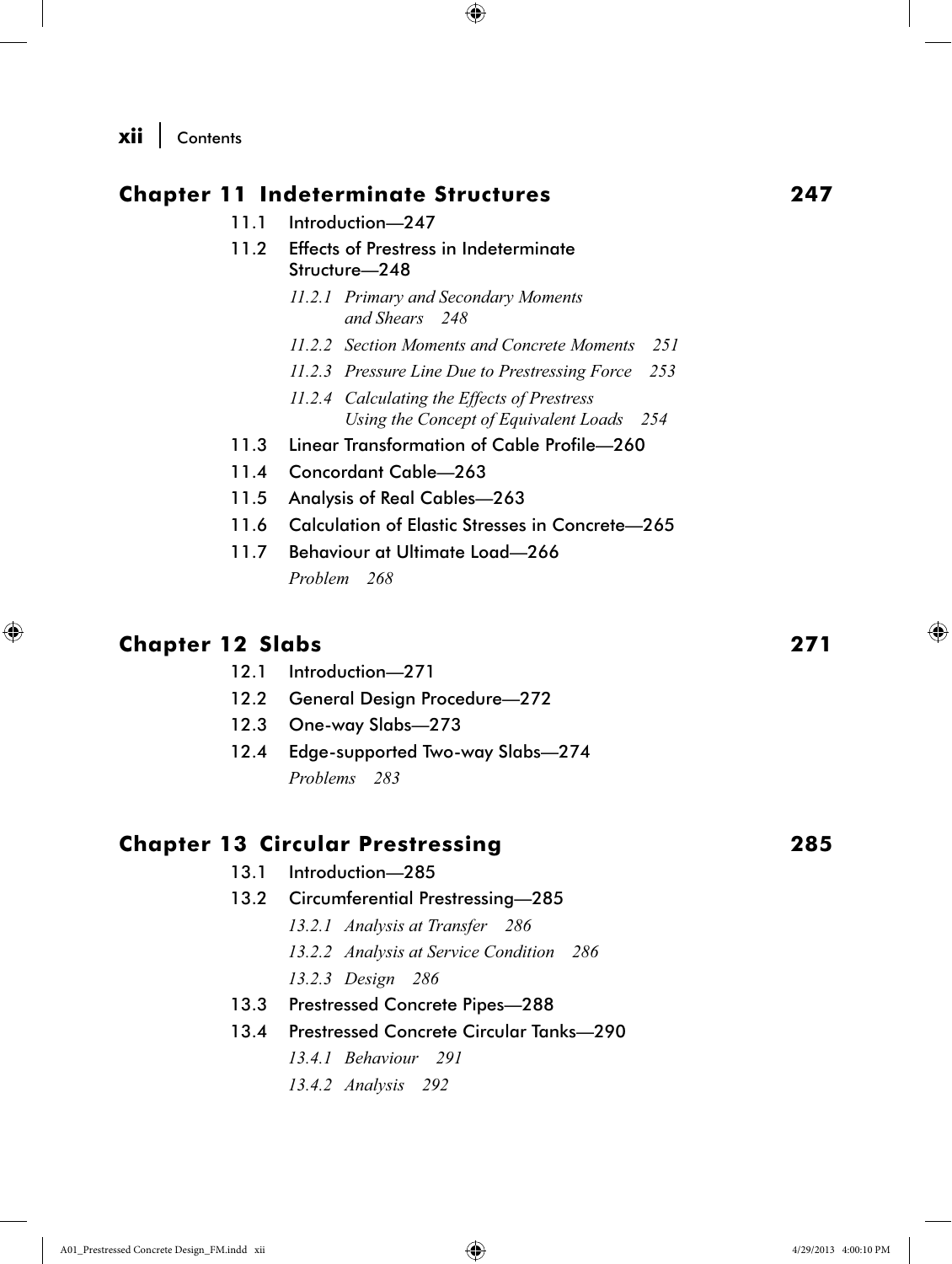# Contents **xiii**

 *13.4.3 Design 293 13.4.4 Detailing Requirements 294*

 $\bigoplus$ 

# 13.5 Ring Beams—299

*13.5.1 Analysis and Design 300 Problems 303*

 *References 305*

 *Index 307*

 $\bigoplus$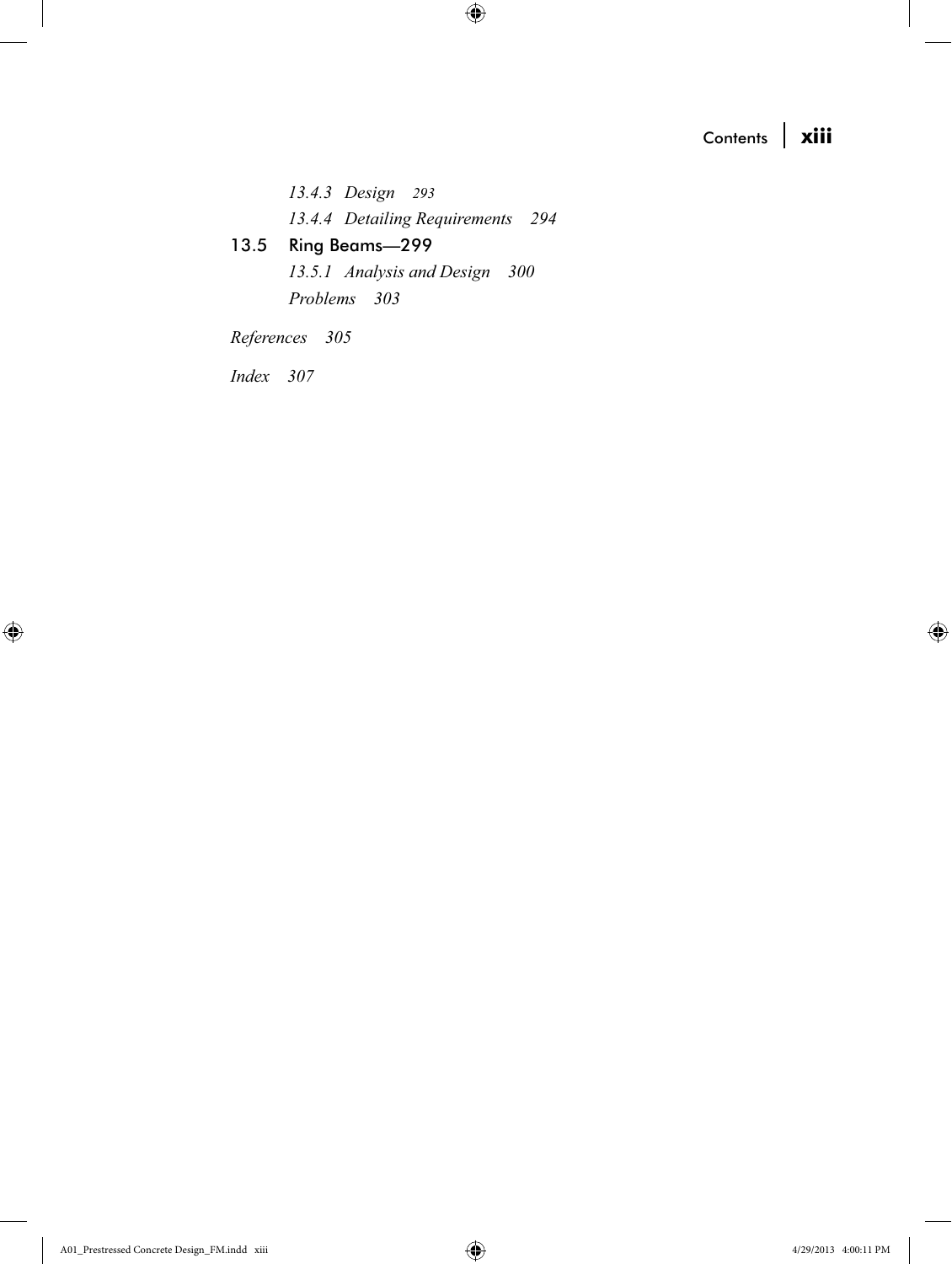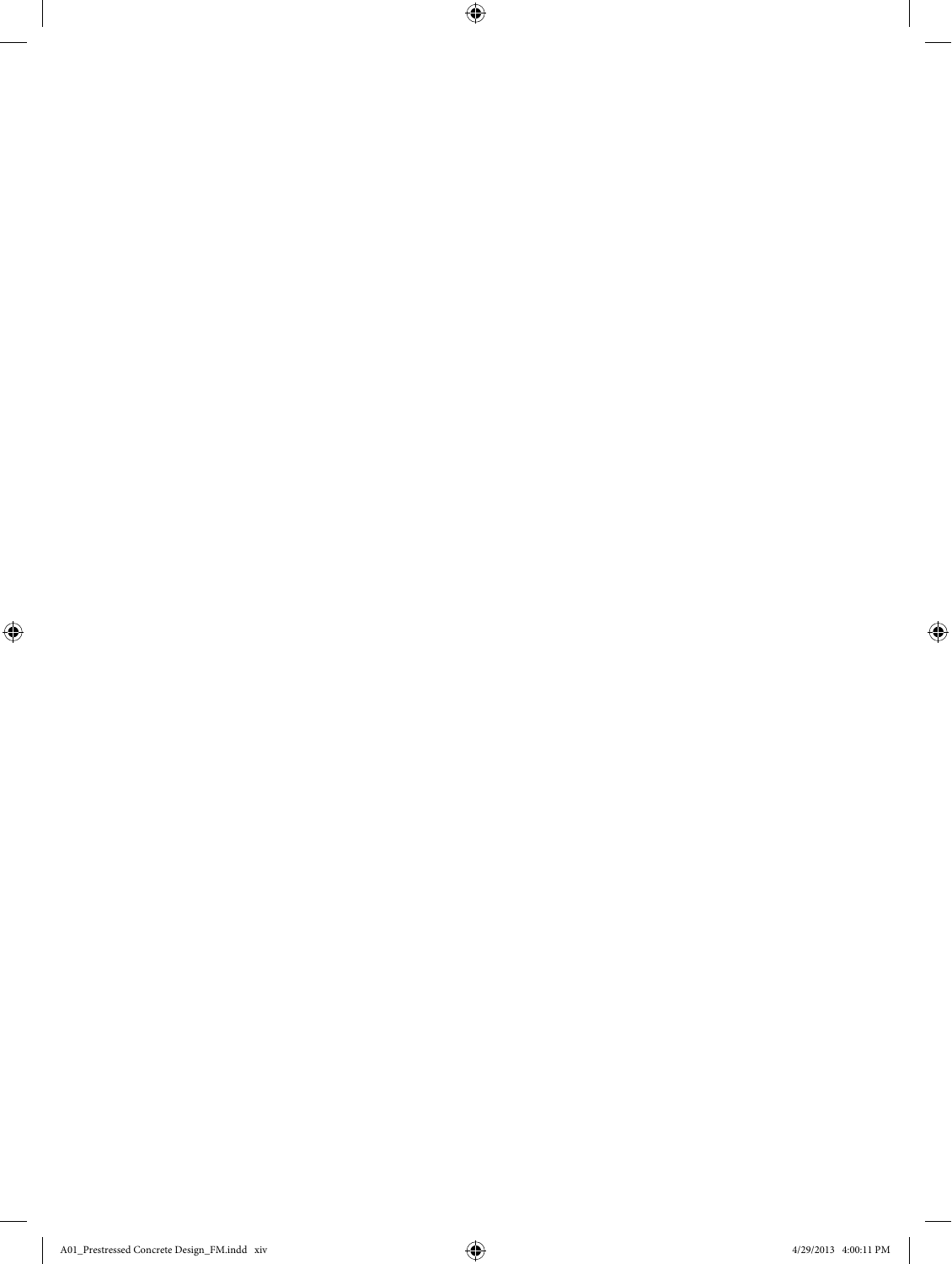

This book deals with the analysis and design of prestressed concrete members as per the IS: 1343–1980 specification. It is intended to be an easy-to-read textbook for a first course in prestressed concrete design for senior undergraduate and postgraduate students of Civil Engineering. The book will also be useful for practising engineers and help them understand the basis behind the code recommendations.

Spread across 13 chapters, the key features of the book are:

- □ The concepts of prestressed concrete design are explained in a simple manner.
- $\Box$  The contents of each chapter are enhanced with new and better figures for improved understanding.
- □ Detailed derivations are presented for almost all equations.
- □ The book follows a step-by-step approach for problem solving, with each step explained from first principles.

Chapter 1 explains the behaviour of the prestressed concrete member and introduces the different methods of prestressing and types of prestressed concrete.

The need for high tensile steel and high strength concrete for prestressed concrete structure is brought out in Chapter 2, which also describes briefly some of the important properties of these materials.

The philosophy of limit state design is discussed in Chapter 3. The various sources and methods to evaluate the loss of prestressing force in both pre-tensioned and post-tensioned prestressed concrete members are dealt with in Chapter 4.

Chapter 5 analyzes the behaviour of prestressed concrete member in flexure at both serviceability and ultimate limit state. It elaborates on the different methods to calculate elastic stress distribution in concrete, namely, the combined load approach, the internal couple approach and the equivalent load approach. The chapter also examines the procedures to find the ultimate moment of resistance of both rectangular and flanged sections.

Chapters 6 and 7 examine the design for shear, torsion and anchorage zones. Methods to predict the short term and long term deflections of prestressed concrete beams are elucidated in Chapter 8.

⊕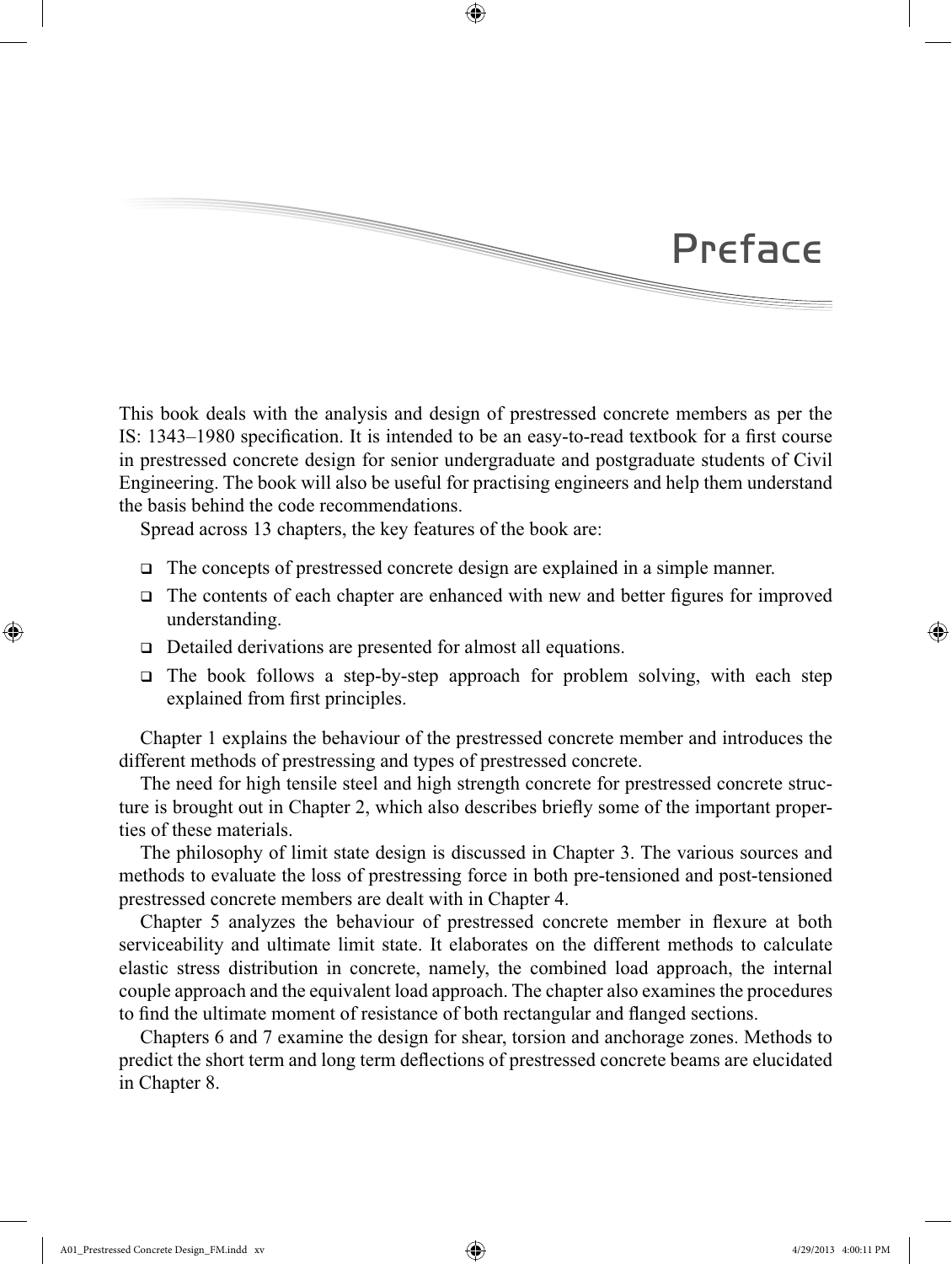# **xvi** Preface

 $\bigoplus$ 

Chapter 9 outlines the procedure to be followed for the design of statically determinate prestressed concrete beams (Type 1 and Type 2 members). The methods of analysis and design of composite members are revealed in Chapter 10.

 $\bigoplus$ 

Chapter 11 gives a brief introduction to the analysis of indeterminate prestressed concrete members. The design of one-way and two-way slabs is delineated in Chapter 12. Finally, Chapter 13 covers the design of prestressed concrete pipes, watertanks and ring beams.

I thank Ms. Sandhya Jayadev of Pearson Education, for her support and Mr. Beljith P., for typing the manuscript.

Comments, feedback and suggestions for the improvement of the book are welcome.

### **Praveen Nagarajan**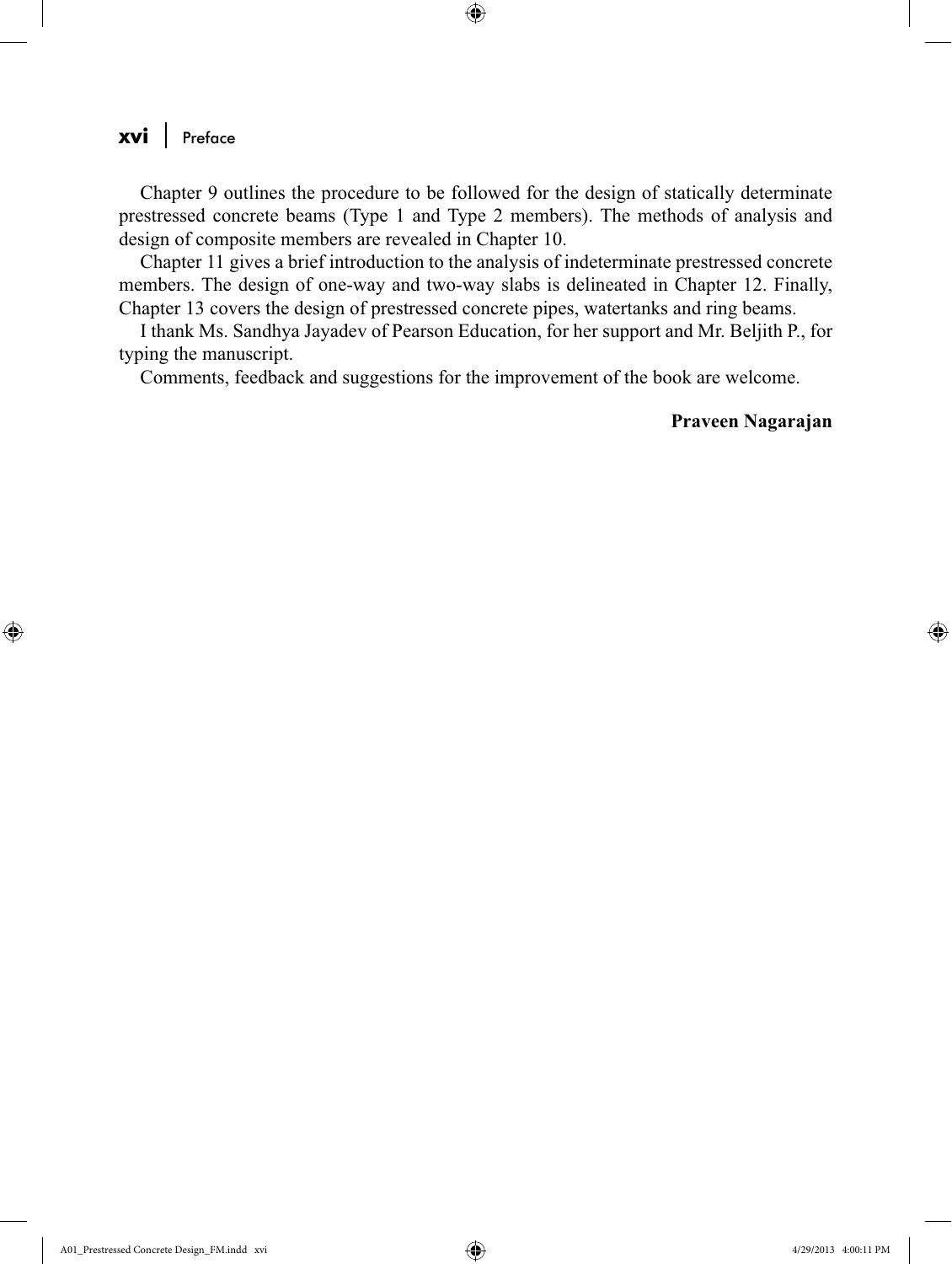

**Dr Praveen Nagarajan** is an alumnus of NIT Calicut and IIT Madras. An illustrious student of Civil Engineering throughout his college life, he worked briefly for L&T Ramboll, Chennai, before joining as faculty at NIT Calicut.

Included among Dr Praveen's many areas of interest are reinforced and prestressed concrete, steel structures, bridge engineering, structural reliability and structural dynamics – topics in which he has published numerous technical papers. A recipient of several awards for technical excellence such as the Valli Anantharamakrishnan Merit Prize (2003) from IIT Madras, E P Nicolaides Prize (2009)



◈

from the Institution of Engineers (India) and the Best Young Teacher award (for the academic year 2008–2009) from NIT Calicut, he has guided more than 25 M.Tech. projects. Currently Assistant Professor at the Department of Civil Engineering, NIT Calicut, he is also guiding three research scholars to their doctoral degrees.

 $\bigoplus$